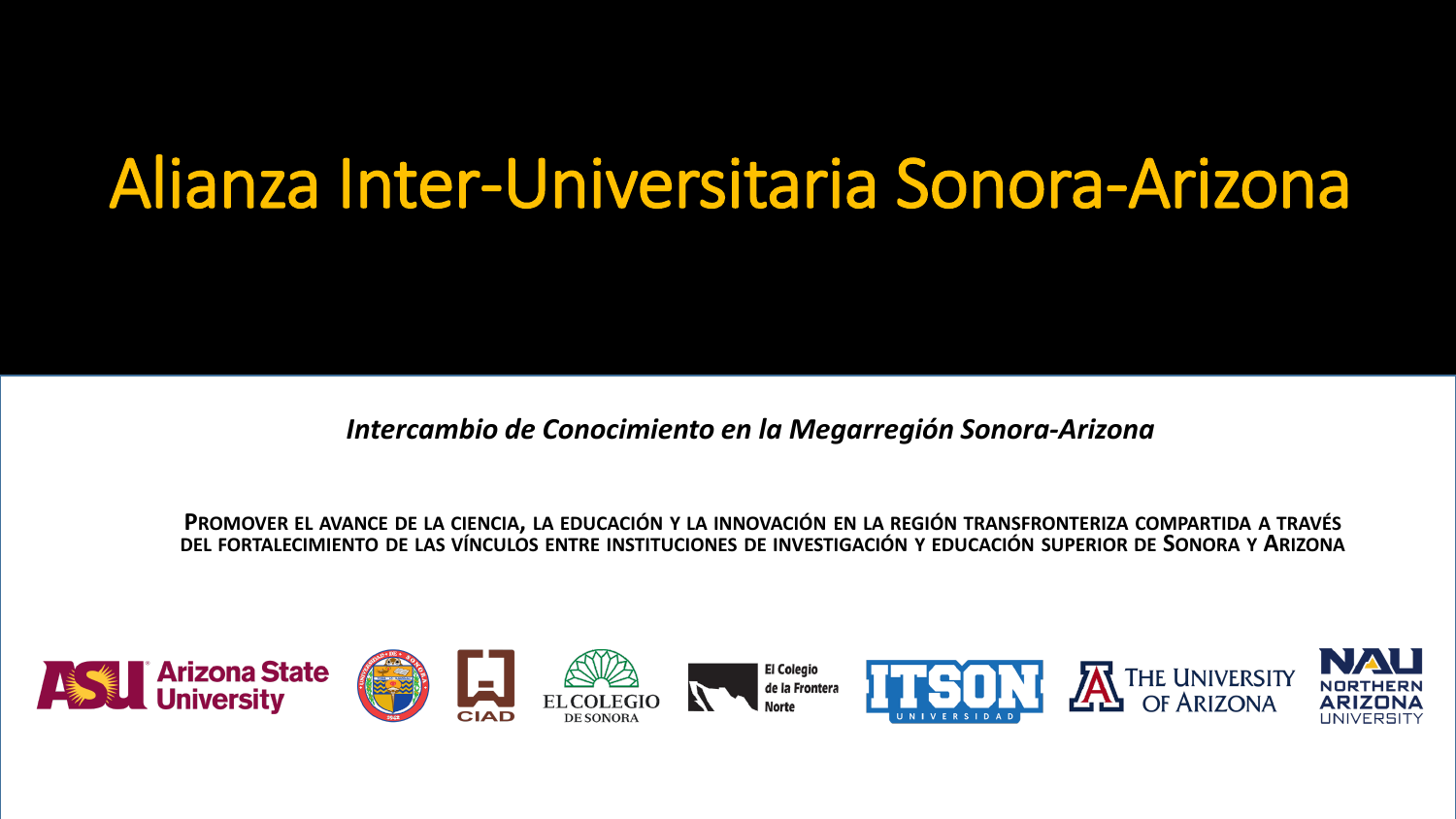# Metas e impacto de la Alianza

La Alianza esta ayudando a que las instituciones científicas y de educación superior de Sonora y Arizona alineen sus prioridades de investigación y enseñanza (y sumen recursos) conforme a principios de inclusión, diversidad, sustentabilidad, internacionalización, innovación, e impacto transfronterizo.

- In April of 2019, the leaders of ASU, UofA, NAU, CIAD, UNISON, COLEF, ITSON and COLSON signed a joint statement in Tempe pledging support for cross-border exchange and collaboration in all fields of sciences and the humanities.
- Mexican institutions pooled their own resources to fund projects led by Mexican researchers working collaboratively with ASU, UofA and NAU faculty.
- ASU and the UofA created parallel seed grant programs to support their faculty's collaborative work with Sonoran researchers and graduate students.
- These actions foster research capacity and exchange that are critical to sustain long term scientific and innovation efforts in the transborder region.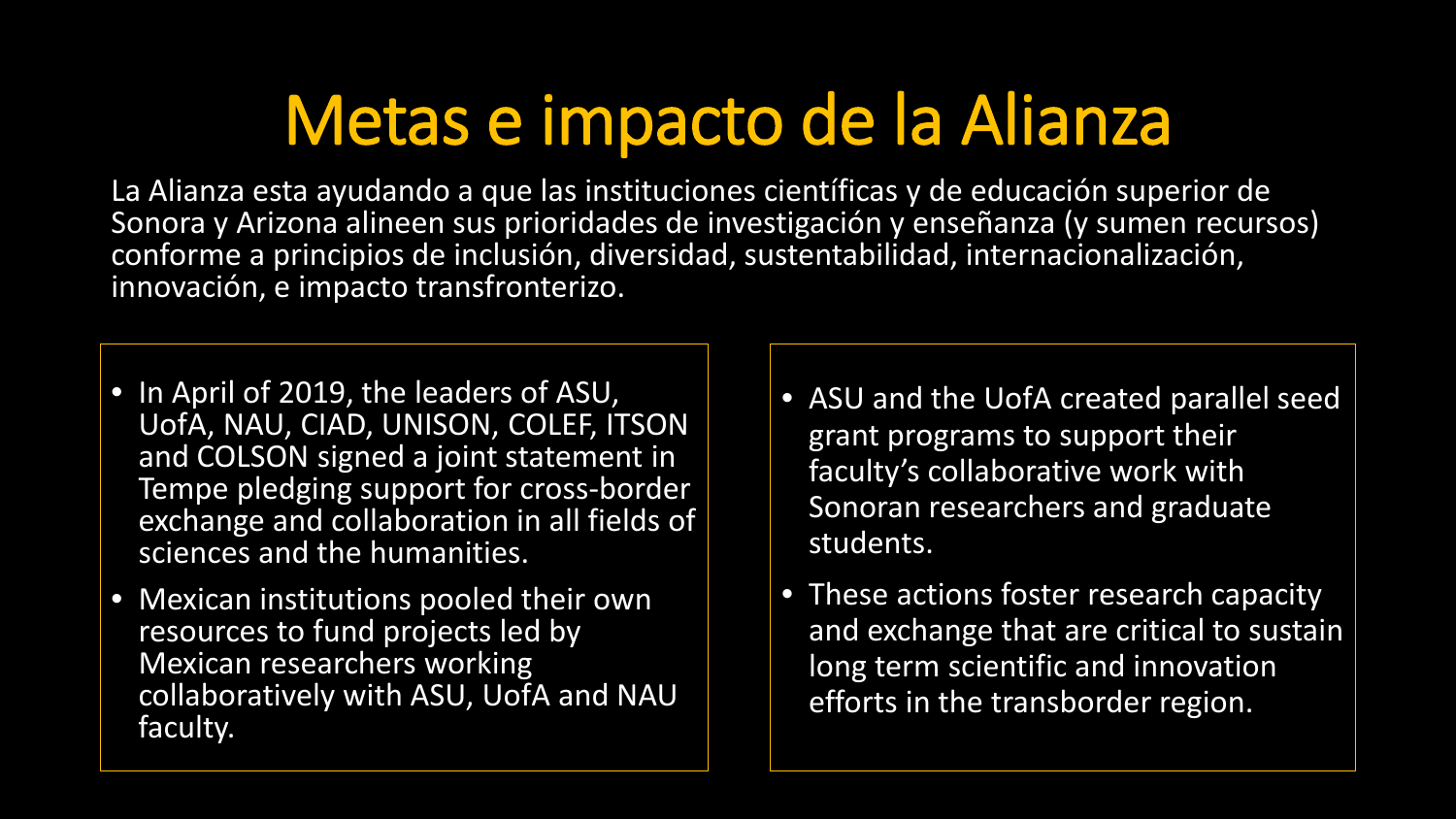### Arizona-Sonora Inter-University Alliance

An innovative and unique transborder initiative, this universityled partnership is creating critically needed infrastructure for research, education and innovation transcending political, institutional, and temporal borders.

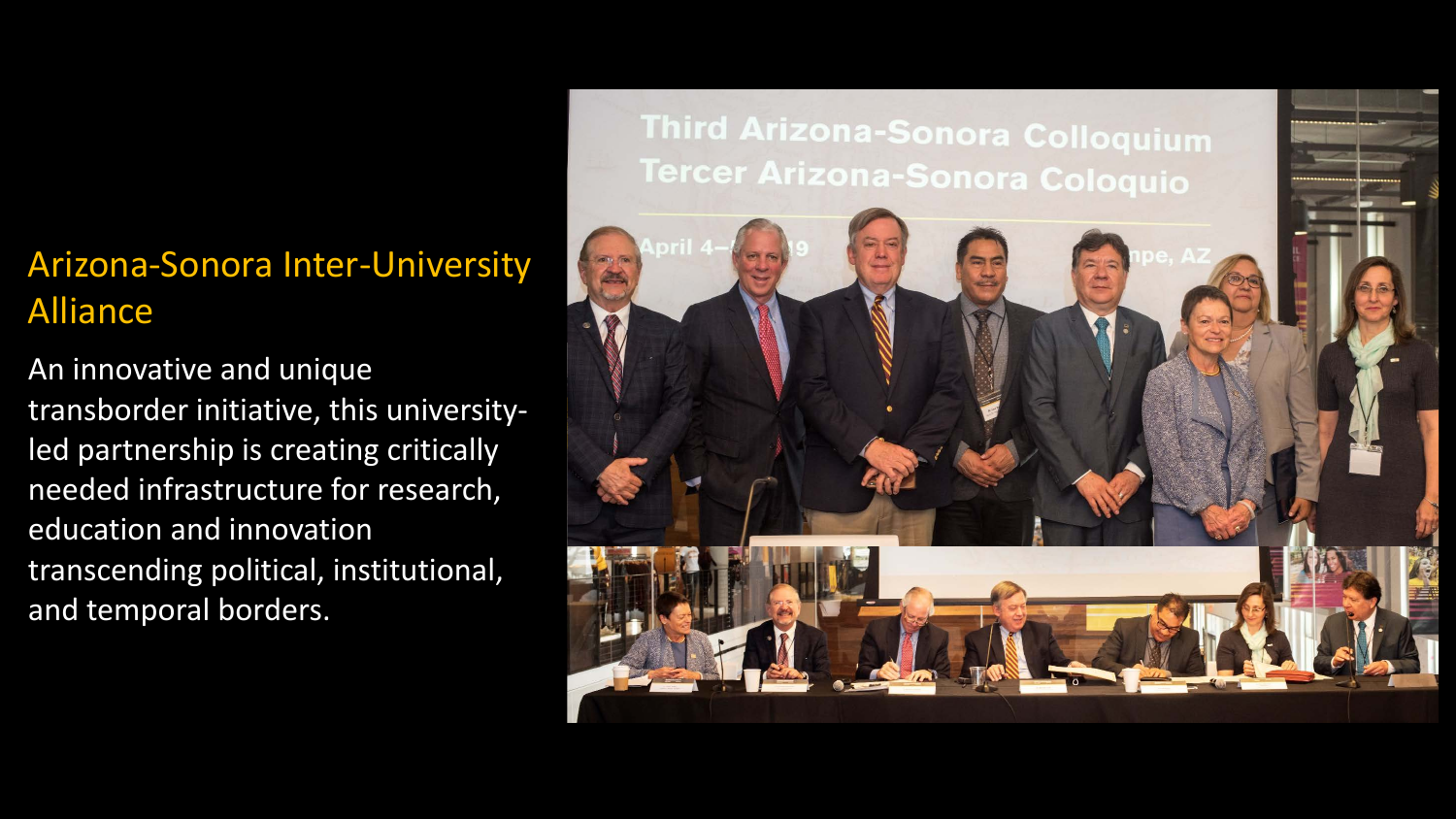### Arizona-Sonora Interunibersity Alliance

#### **IOINT STATEMENT**

We, as leaders of public higher education institutions in Arizona and Sonora, wish to reaffirm our pledge to cross-border academic cooperation and exchange as a way to advance science, education, and innovation in our shared region.

Our institutions are stronger when they address issues collaboratively; when they exchange ideas, faculty and students; and when they use dialogue to nurture new perspectives and new knowledge. Cooperation is also a foundation of innovation and excellence. It is by combining our intellectual capacity and resources that we can best foster research and education of public value which enrich people's lives and advance the economic, social, and cultural development of the communities we serve.

The states of Arizona and Sonora constitute a regional space of enduring cross-border collaboration grounded on historical, cultural, environmental, and economic ties supporting a vision of integration and co-development.

The Arizona-Sonora Interuniversity Alliance is our way to contribute more effectively and efficiently to the efforts of governments, businesses, and citizens committed to the advancement of the region. Through this partnership our institutions will work together to ensure that the enduring relationship and aspirations of development shared by Arizona and Sonora blossom for the benefit of the people on both sides of the international border.

### Alianza Interunibersitaria Sonora-Arizona

#### DECLARACIÓN CONJUNTA

Nosotros, líderes de instituciones públicas de educación superior de Sonora y Arizona, deseamos reafirmar nuestro compromiso con la cooperación y el intercambio académico transfronterizo como forma de promover la ciencia, la educación y la innovación en la región que compartimos.

Nuestras instituciones son más fuertes cuando colaboran; cuando intercambian ideas, profesores y estudiantes; y cuando usan el diálogo para estimular nuevas perspectivas y conocimientos. La colaboración es también piedra angular de la innovación y la excelencia. Es combinando nuestras capacidades y recursos intelectuales como podemos promover mejor la investigación y la educación con valor social que enriquezca la vida de las personas y eleve el nivel económico, social, y cultural de las comunidades a las que servimos.

Sonora y Arizona forman un espacio regional con una tradición de colaboración transfronteriza arraigada en lazos históricos, culturales, ambientales y económicos que nutren una visión de integración y co-desarrollo.

La Alianza Interuniversitaria Sonora-Arizona es nuestra forma de contribuir más efectivamente y eficientemente a los esfuerzos de gobiernos, empresas, y ciudadanos comprometidos con el avance de la región. Mediante esta alianza nuestras instituciones colaborarán para asegurar que las relaciones duraderas y las aspiraciones de desarrollo compartidas por Sonora y Arizona fructifiquen para el beneficio de los pueblos de ambos lados de la frontera internacional.

Signed in Tempe, Arizona on the 5<sup>th</sup> of April, 2019 • Firmado en Tempe, Arizona el 5 de abril de 2019

**ASI** 

U

 $\Gamma$ 

**SIZ** 

EL COLEGIO

 $\begin{picture}(130,10) \put(0,0){\line(1,0){10}} \put(15,0){\line(1,0){10}} \put(15,0){\line(1,0){10}} \put(15,0){\line(1,0){10}} \put(15,0){\line(1,0){10}} \put(15,0){\line(1,0){10}} \put(15,0){\line(1,0){10}} \put(15,0){\line(1,0){10}} \put(15,0){\line(1,0){10}} \put(15,0){\line(1,0){10}} \put(15,0){\line(1,0){10}} \put(15,0){\line($ 

**ITSON** 

A

**NAU** 

Kits Cher

Dr. Rita Cheng President Northern Arizona University

Dr. Michael M. Crow

Dr. Robert C. Robbins President University of Arizona

President Arizona State University

Dr. Javier José Vales García Recto Instituto Tecnológico de Sonora

Dr. Enrique II, Velázquez Contreras Rector Universidad de Sonora

Dr. Alberto Hernández Hernánde

Presidente El Colegio de la Frontera Norte

Cour un

Rector El Colegio de Sonora

Dr. Pablo Wong-González Director General Centro de Investigación en Alimentación y Desarrollo

Dr. Juan Poom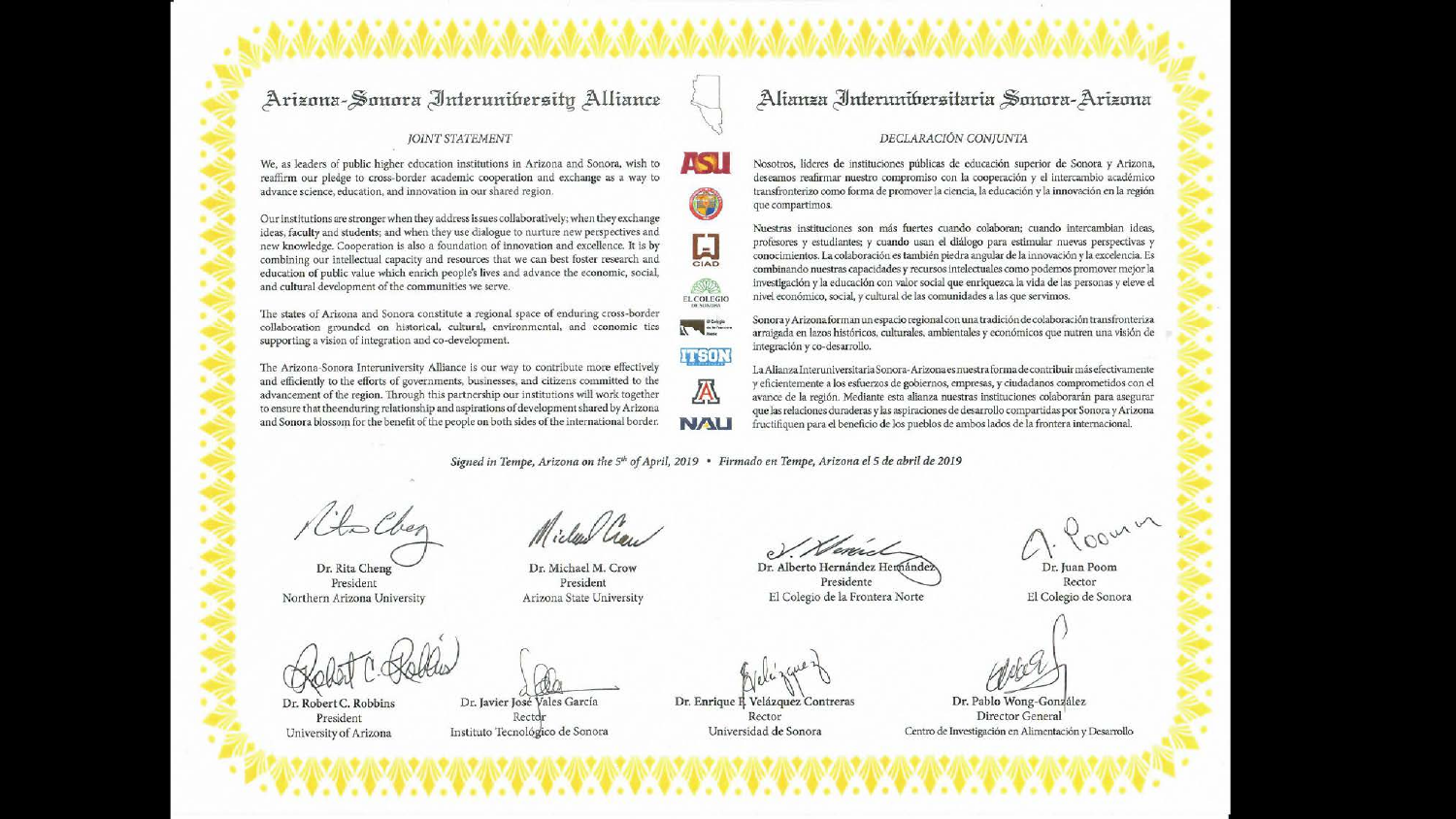# Alliance Supported Projects

- The Alliance is contributing to the scientific knowledge of the challenges and solutions to the problems faced by people, economies, and ecologies of the Arizona-Sonora megaregion.
- Through binational research groups, the Alliance is fomenting an interdisciplinary, comprehensive and place-based understanding of the transborder region.
- More than thirty binational research groups exploring topics such as water planning and policy in desert cities, nutrition and physical activity, the wellbeing of migrant children, and solar energy production
- Sixteen ASU led projects focused on the border received seed grant funding through the Program for Transborder Communities
- More than 100 Mexican scholars engaging in joint research efforts involving ASU, UArizona and NAU faculty and graduate students.
- Over ten workshops and seminars held in Arizona and Sonora
- Multiple research proposals submitted to CONACYT, NSF, NADBank and other external funding agencies.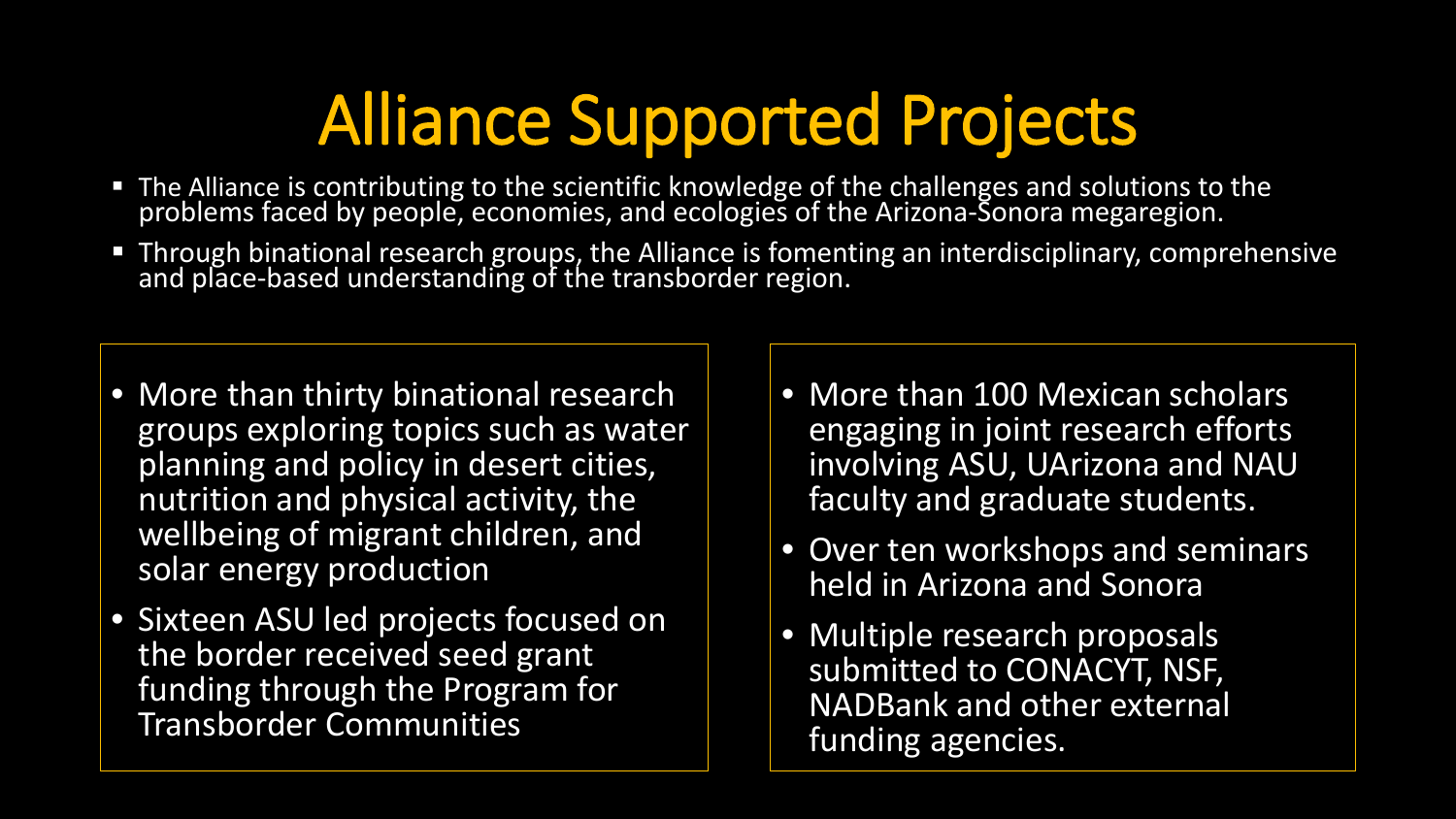# Proyectos AISA 2019-2020: Arizona

- *1. Understanding the social and educational needs of returned migrant children in Nogales, Sonora*. **Flavio Marsiglia** (ASU) with COLEF and UNISON.
- *2. The problem of teaching and learning of calculus as a common challenge to transborder regional development: exploring solution alternatives*, **Fabio Milne**r (ASU) with UNISON
- *3. Esperanza en Accion: Participatory diagnosis of immigrant community needs in Nogales, Sonora*, **Michael Stancliff** (ASU) with UNISON.
- *4. Development of strategic plan for the food-energy-water (FEW) nexus in the Sonora-Arizona Mega-Region*, **Enrique Vivoni** (ASU) with ITSON and UNISON
- *5. Developing an outreach model for green infrastructure to address flooding and sewage spills in Ambos Nogales*, **Adriana Zuniga Teran** (UArizona), with ASU and **COLEF**
- *6. Development of Functional Polymeric Materials for Environmental and Biomedical Applications*, **Roberto Guzman** (UArizona) with CIAD
- *7. Facilitating the Academic Integration of Transnational Students in the Arizona- Sonora Borderlands,* **Carmen King de Ramirez** (UArizona) with UNISON